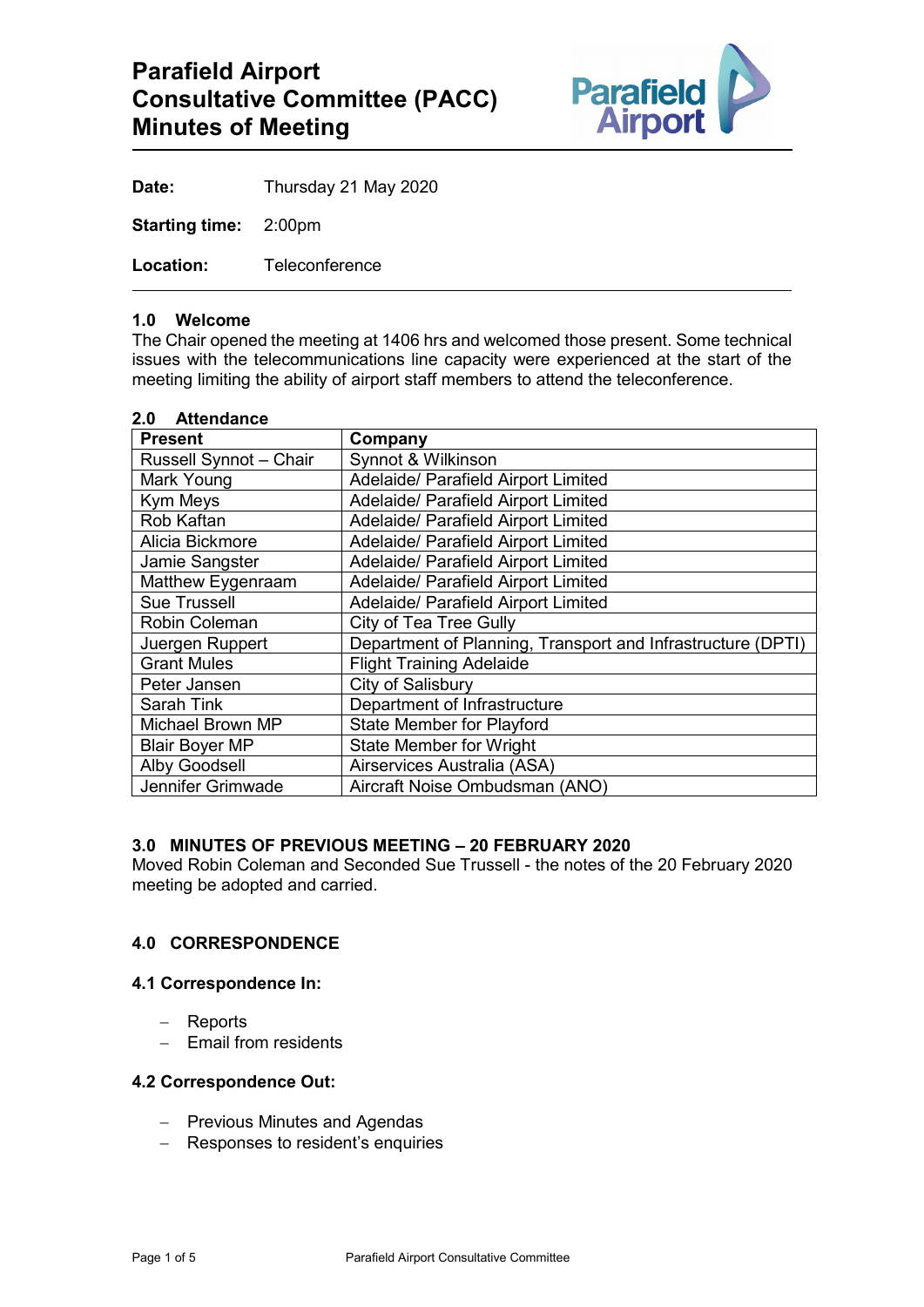# **5.0 ACTION ITEMS**

## **5.1 Update Report on PFAS Monitoring Program Results**

Monitoring has been conducted for 3 wells west of the airport boundary and the results show 2 wells have PFAS concentrations just above the drinking water guideline. 2 more wells have been installed, West of Salisbury Highway. The Committee will be updated once the results have been received for these 2 new wells.

# **5.2 The Commonwealth Department - Sun-Setting Regulations**

The Department's focus has shifted towards managing their response to COVID-19. Subsequently, the Sun-Setting work has been put on hold. However, as the Department is moving out of the initial response stage, a re-focus back to business-as-usual items will occur.

# **5.3 Fly Friendly Program**

Please refer item 6.1.

### **5.4 Update on the flight movements study**

Please refer item 6.1.

### **5.5 Notification to new property owners**

The City of Salisbury has been using a new notification form (Section 7 Notice) for all new property sales. A copy of the notice is attached.

### **5.6 Outcomes of the review of the Ground Running Policy**

An investigation was undertaken to select the most suitable location. The only change to note is the hours: 8am Saturdays and 9am Sundays and public holidays. This item is still in progress and will be submitted with CASA. A copy of the policy is attached (please note the line next to text denotes a recent change made to the document).

### **6.0 AIRPORT UPDATE**

**6.1 Parafield Airport Limited (PAL) Report –** The report was tabled and taken as read and the following was noted:

### COVID-19 Update

The impact of COVID-19 has been felt in most areas of the Aviation industry. Much of AAL's operations are now closed or functioning in only a limited way. There are no international services operating outside of repatriation flights, and our domestic and regional numbers are down by 97 per cent. As a result, our revenue has significantly reduced. It was noted that FTA are still flying but COVID-19 will impact FTA international students as students aren't able to travel to Australia. The impact on Airlines due to COVID-19 has a direct effect on FTA which will reduce student's numbers at FTA for the next few years.

#### Fly Friendly Program

The City of Salisbury requested a review of the Fly Friendly Program last year. PAL engaged with the flying schools. A number of variables needed to be considered when making any changes to the Fly Friendly Program. It was noted that any reduction in Circuit Training Hours agreed under the voluntary Fly Friendly Program was unlikely to change. Where possible, the major provider will limit training hours on sensitive days and continue wherever possible to cease Circuit Training at 10.00pm on weekdays. FTA's CEO is amenable to sharing of information to facilitate greater community messaging, noting they are happy to explore options to facilitate more community understanding of the business (public tours, flights, etc). PAL will continue to work with FTA and the other schools at the airport to try to minimise aircraft noise impacts on residents and review compliance with the Fly Friendly Program.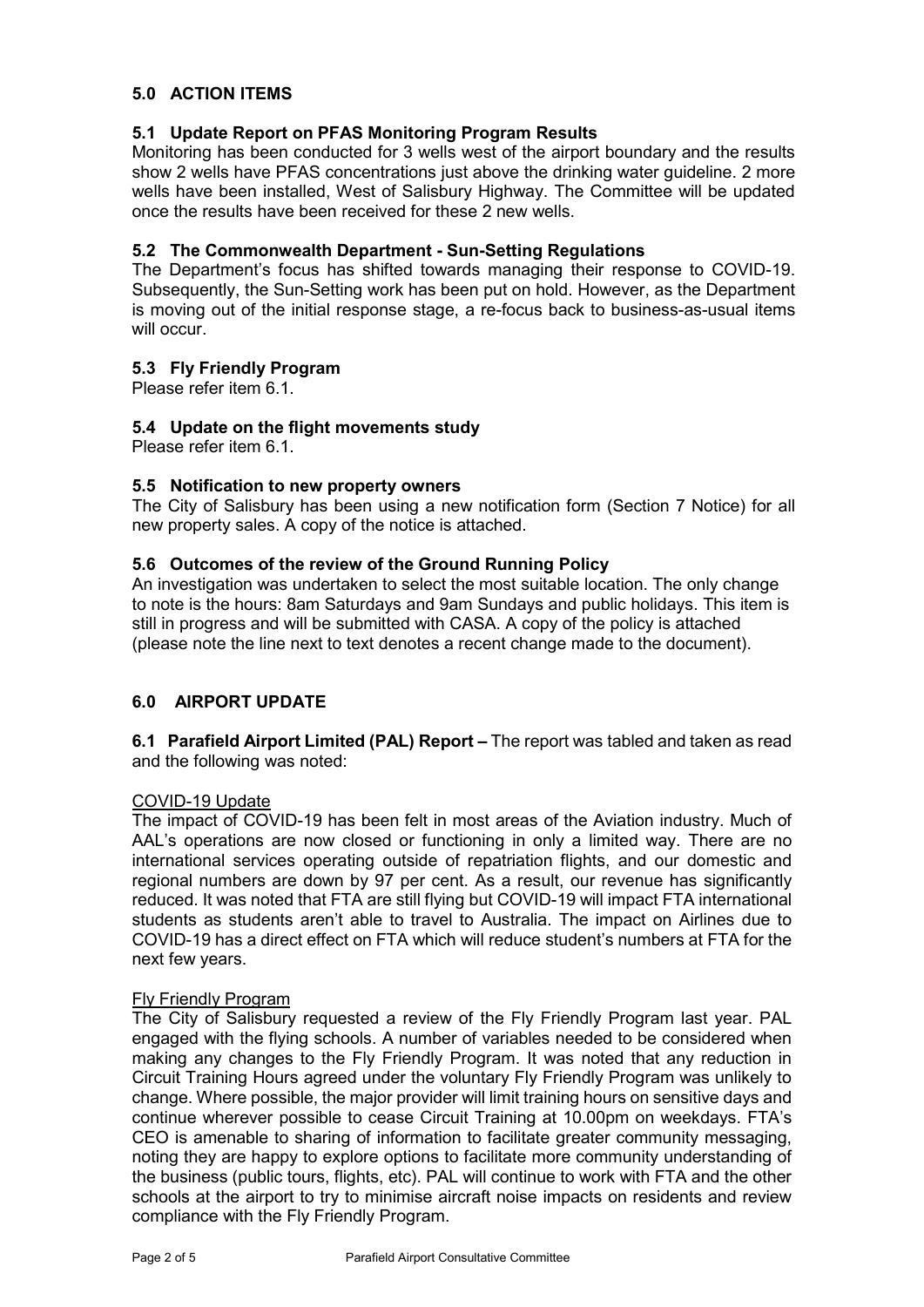FTA have tried to reduce operations at PAL by looking at options at Murray Bridge, Port Lincoln and Wellcamp. Murray Bridge and Port Lincoln weren't suitable for a number of reasons. Some operations will move to Wellcamp (QLD) in late 2020. Wellcamp has been up and running for the last 12 months. Students from India will go straight to Wellcamp rather than Adelaide. A number of instructors, students and aircraft will be relocated from Parafield to Wellcamp.

**6.2 Property Development Report –** The report was tabled and taken as read and the following was noted: The Property Department's focus has been dealing with the impact COVID-19 has had on tenants and looking after the various requests of stakeholders. It was noted that the current environment was placing significant pressure on the airport, its operators, tenants and broader stakeholders.

**6.3 Environment Report –** The report was tabled and taken as read.

**6.4 Technical Working Group (PATWG) –** A number of items were discussed at the last meeting including the impact of COVID-19 and the Fly Friendly Program. It was noted that due to COVID-19 the tower operating hours have changed, the start and finish time have been reduced by an hour. The Group were looking at widening the aircraft parking on the Eastern apron but a review was conducted it was noted this wasn't possible. A number of items which the Group would normally discuss have now be placed on hold due to COVID-19.

# **7.0 AIRPORT AGENCY UPDATE**

**7.1 Department of Infrastructure –** The Department have been busy in the initial response to COVID-19 which includes supporting the aviation sector during the COVID-19 crisis. Over a billion dollars' worth of packages are available to the aviation industry which have all been administered through the Department. Some include repatriation flights, subsidising domestic networks (ensuring essential travellers can travel) and fuel and security rebates. Lease implications are under review, an example is at Sydney Airport where a runway has had to be closed to assist with aircraft parking. The Department have also been providing advice to the Government on the Virgin Australia situation and also providing resources to Services Australia (Centrelink). A number of matters have needed to be parked but items such as Master Plans, Major Development Plans and building applications are still current. It was noted it is a very busy and challenging time.

A question was asked about Government funding for Airports (similar to Airlines). It was noted the Department have considered but isn't aware of any support packages available to airports.

**7.2 State Department of Planning, Transport and Infrastructure Report –** It was noted this would be Juergen Ruppert's last meeting as the State Department have restructured and no aviation role is considered necessary anymore. The Chair thanked Juergen for his time and commitment to this Committee.

# **7.3 AirServices Australia (ASA) Report –**

### COVID-19 Update

ASA have entered into a new way of working and have implemented strict protocols as social distancing is hard to do in close quarters. ASA teams have their own toilets and kitchen and anyone showing flu/COVID symptoms can only return to work once a negative test is shown. Those who aren't required in the office are working from home. ASA have experienced a significant reduction in revenue and are reviewing all expenditure.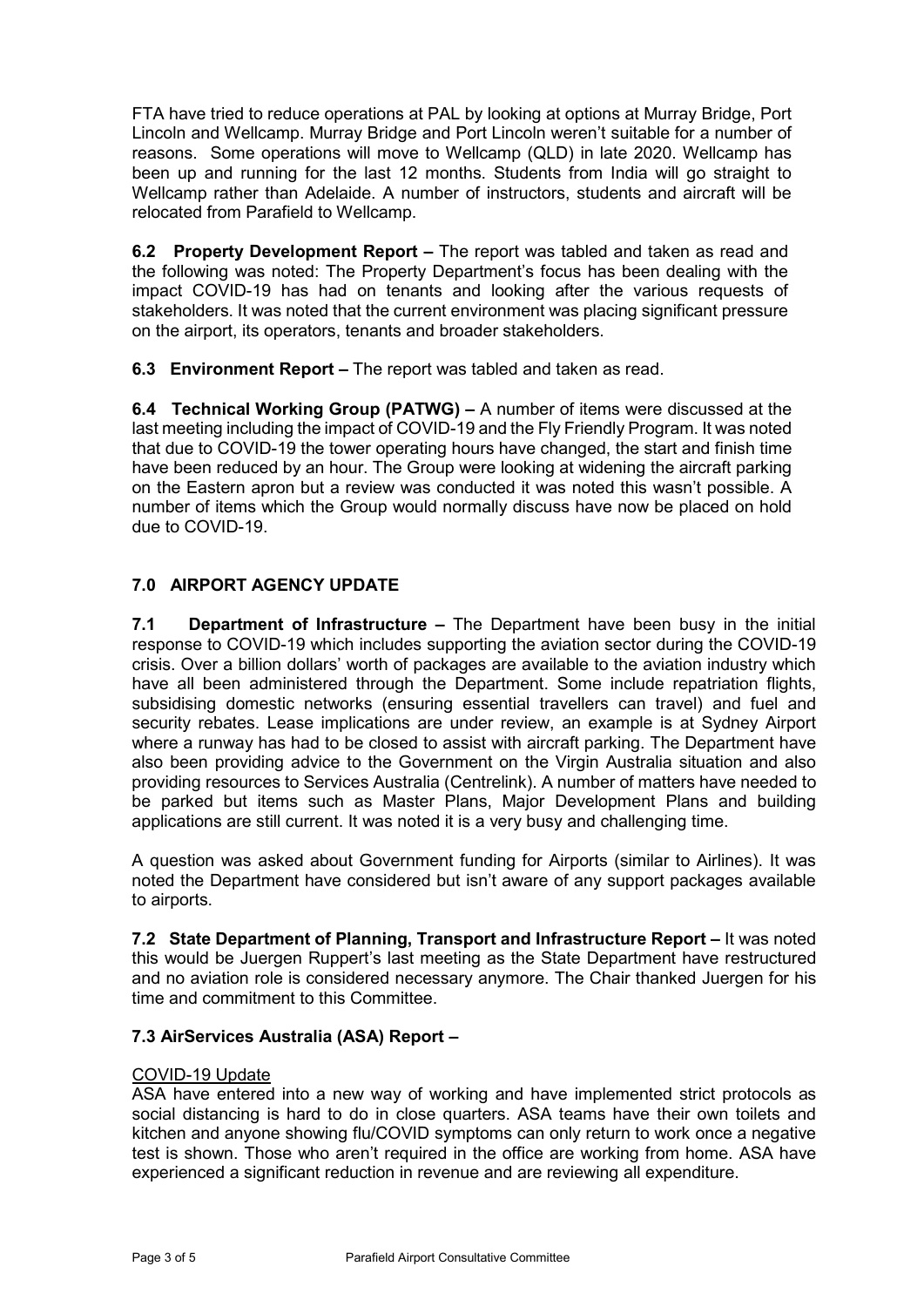# Noise complaints

Due to the working from home arrangements, the noise complaint phone number (NCIS) has been discontinued as calls aren't able to be recorded from home. While capital city airport complainant numbers have decreased, complainant numbers from GA Airports have increased greatly across Australia as more people work from home. NCIS has suggested that airports advise their local training schools to be mindful of minimising noise over residential areas.

Fifty-eight individual complainants have been recorded (year to date). These related to timing of training/ or other airspace activity after 11pm or early in the morning, circuit training and also noise on the Australia Day Public Holiday. ASA has been working with CASA as a number of concerns were raised about enforcing social distancing in a cockpit environment. It was noted that the cockpit is technically a work environment.

#### Draft Flight Path Design Principles

ASA plan to release the Final Principles and supporting documentation for a public comment period from 29 May 2020.

A detailed AirServices online noise reporting can be accessed here <http://www.airservicesaustralia.com/aircraftnoise/airports/>

The method to lodge a complaint or make an enquiry about aircraft noise or operations with AirServices Noise Complaints and Information Service (NCIS) were noted:

- directly via **[WebTrak](http://www.airservicesaustralia.com/aircraftnoise/webtrak/)** [www.airservicesaustralia.com/aircraftnoise/webtrak/](http://www.airservicesaustralia.com/aircraftnoise/webtrak/) using AirServices **[online form](https://complaints.bksv.com/asa)** –
- [www.airservicesaustralia.com/aircraftnoise/about-making-a-complaint/how-to](http://www.airservicesaustralia.com/aircraftnoise/about-making-a-complaint/how-to-make-a-complaint/)[make-a-complaint/](http://www.airservicesaustralia.com/aircraftnoise/about-making-a-complaint/how-to-make-a-complaint/)
- by **calling** 1800 802 584 (freecall) (Due to COVID-19 this number isn't available) The hotline is staffed Monday to Friday, excluding public holidays, from 9 am-5 pm Sydney time.
- by **fax** (02) 9556 6641 or
- by **mail** Noise Complaints and Information Service PO Box 211, Mascot NSW 1460

**7.4 Aircraft Noise Ombudsman Report –** It was noted a new ANO has been appointed - Mr Kieran Pehm.

**7.5 Flight Training Adelaide (FTA) / Uni SA Aviation Academy Report –** Nothing to report.

**7.6 Bruce Hartwig Flying School Report –** Nothing to report.

# **8.1 PLANNING AND LOCAL GOVERNMENT REPORTS**

**8.1 Planning Co-ordination Forum (PCF) Report –** The report was tabled and taken as read and the following was noted: The Adelaide Airport Master Plan was approved on 2 March 2020 and is now available on the [Adelaide Airport website.](https://www.adelaideairport.com.au/corporate/community/adelaide-airport-master-plan/)

The submission PAL and AAL provided on the Planning and Design Code was discussed which included expanding the Facilities Zone to include a wide range of activities that are not necessarily aviation and defence related. The Forum discussed a reasonably substantial area surrounding the airport has the potential for density increase and the Airport suggested that this needs to be carefully analysed to ensure that there is no significant increase in housing in potentially sensitive locations. AAL supports the inclusion of actual Obstacle Limitation Surfaces (OLS) for Adelaide and Parafield Airports, but suggested that the referral process be further streamlined. A number of the Code Overlays spatially cover Parafield